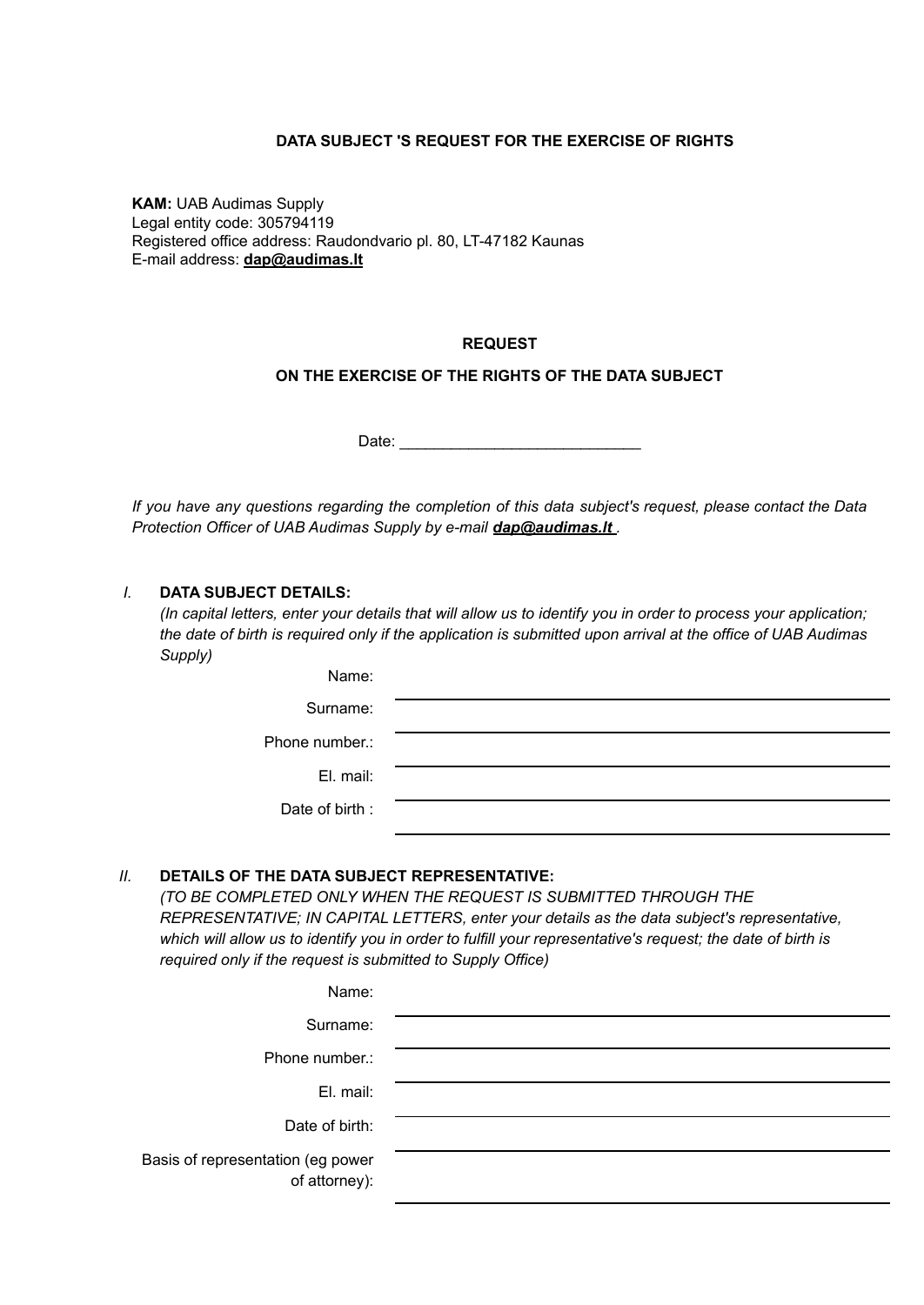### *III.* **DATA SUBJECT REQUEST:**

*(Indicate which of the following rights you wish to exercise)*

- Be aware of your data processing:
- Access your personal data and obtain a copy of the processed personal data;
- Require the deletion of your personal data;
- Require the correction of your personal data;
- Transfer your personal data;
- Restrict the processing of your personal data;
- Disagree with the processing of your personal data;
- Revoke consent previously given;
- Disagree with a decision made on the basis of automated decision-making and profiling, and require personal intervention to make a decision;

# \* Please fill in the fields below marked with an asterisk only if you choose to exercise the relevant *specified right upon request.*

\* If you wish to exercise your right to know about the processing of your personal data , please indicate for what purpose your personal data is processed and what information you want to know about the processing (duration of processing, recipients, etc.)

\* If you wish to exercise your right of access to your personal data and to receive a copy of the personal data processed , you may indicate what specific information about your personal data you wish to have access to. Indicate clearly if you wish to receive a copy of the data.

\* If you request the deletion of your personal data, please indicate which personal data (or categories of personal data) you wish to delete and the reasons for the request for deletion: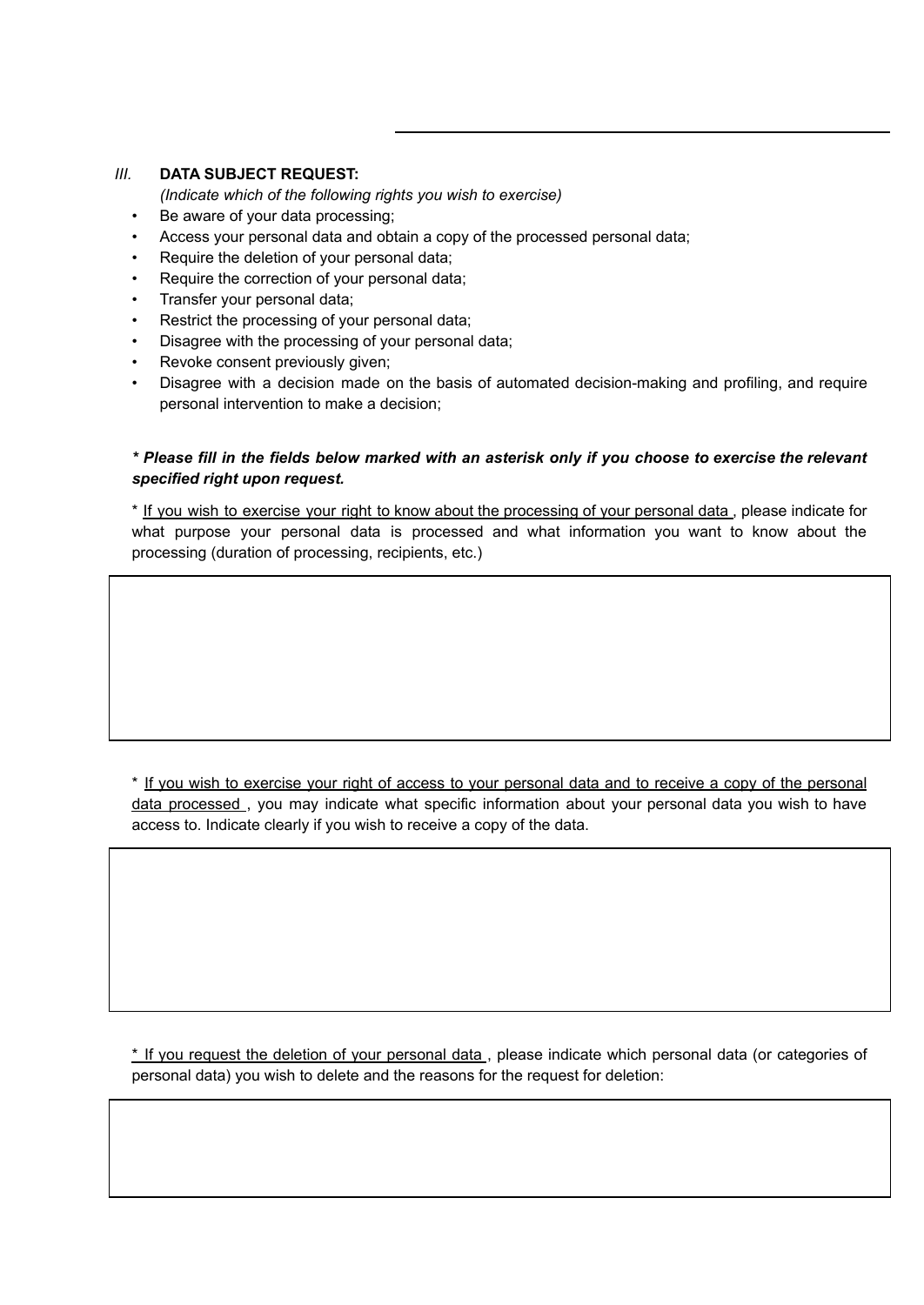\* If you request the correction of your personal data, fill in the table for each data requested to be corrected:

| Inaccurate information about you | Accurate personal information |
|----------------------------------|-------------------------------|
|                                  |                               |
|                                  |                               |
|                                  |                               |
|                                  |                               |
|                                  |                               |
|                                  |                               |
|                                  |                               |
|                                  |                               |
|                                  |                               |
|                                  |                               |
|                                  |                               |
|                                  |                               |

\* If you request the transfer of your personal data , please indicate to whom (indicating the name and code of the legal entity, name, surname, date of birth of the natural person; contact details (e-mail address, telephone number, address)) we should provide your personal data; you can also indicate what personal data you intend to transfer (on what basis are processed (processed in the course of your contract; processed on your consent; collected for a specific period; processed for certain purposes; categories of personal data)

\* If you request a restriction on the processing of your personal data , please indicate in relation to which personal data you wish to restrict the processing and for what reasons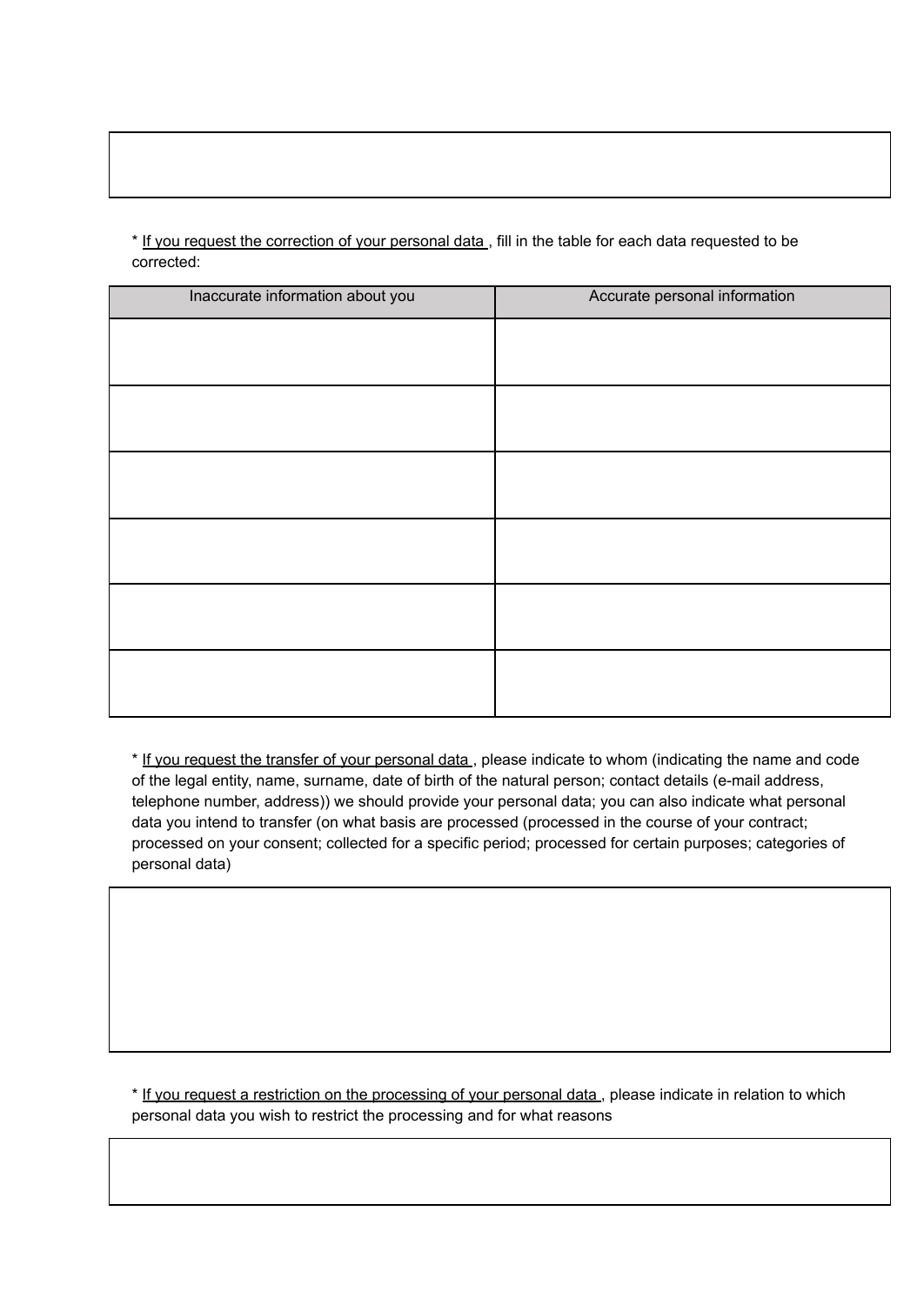\* If you wish to object to the processing of your personal data , please indicate for what purpose you do not consent to the processing of personal data, and if you do not consent to the processing of only certain categories of personal data, please indicate which specific categories of personal data you do not consent to

\* If you wish to revoke a consent that has previously been given to you , please indicate for which purpose the processing of personal data you wish to revoke the consent

\* If you intend to disagree with a decision made on the basis of automated decision-making and profiling and request personal intervention, please indicate in respect of which decision you seek to exercise this right.

You may provide other information if you believe it is necessary for us to process your request or may facilitate the exercise of your rights: